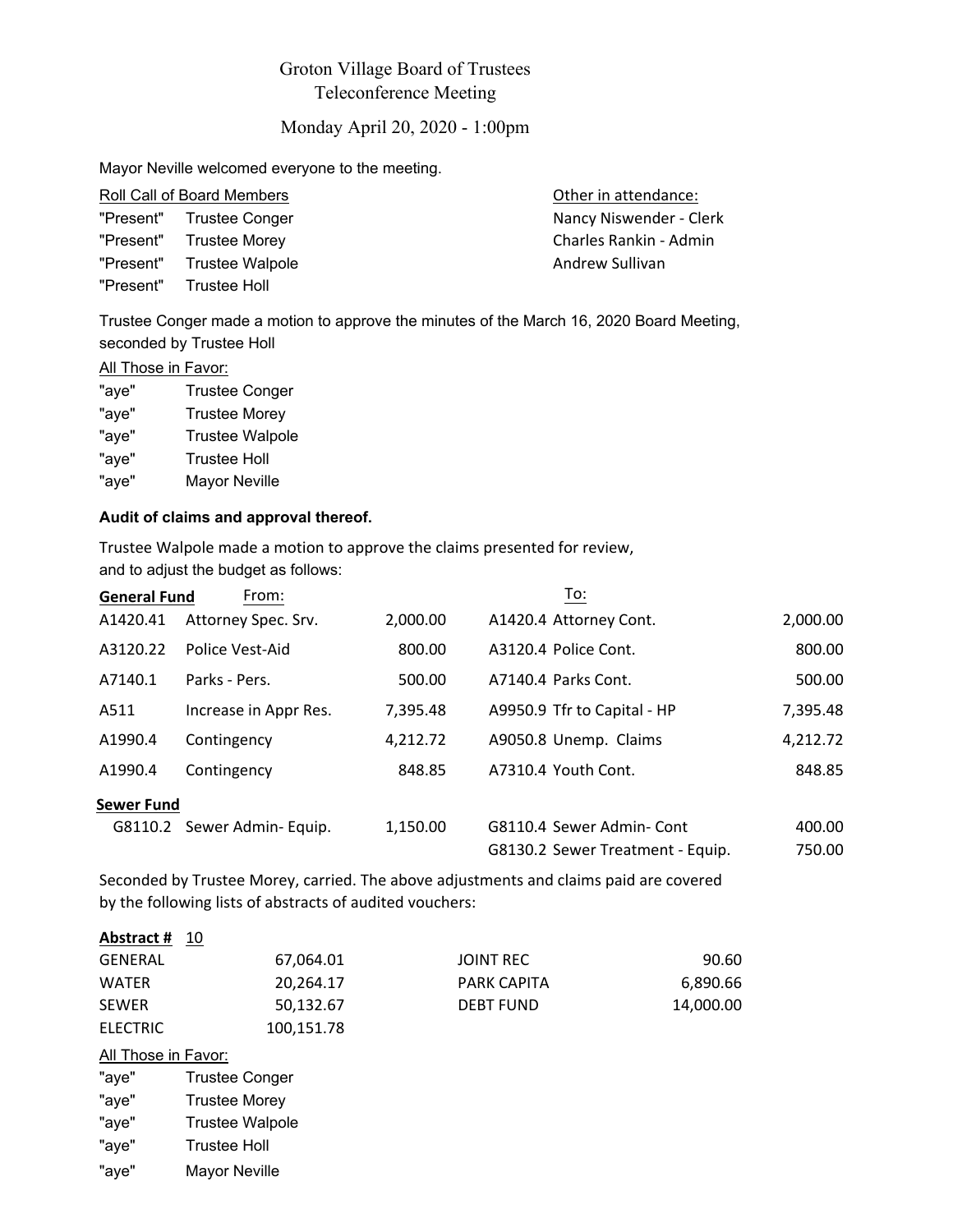GFD Board of Wardens submitted an Application for Rebecca Koeing for Board Review. Application reviewed and will be signed and filed.

Trustee Conger made a motion to approve the Mayor to sign the 2020 Cornell Cooperative Extension of Tompkins Youth Commission contract for \$58,556.00, seconded by Trustee Holl.

#### All Those in Favor:

| "aye" | <b>Trustee Conger</b>  |
|-------|------------------------|
| "aye" | <b>Trustee Morey</b>   |
| "aye" | <b>Trustee Walpole</b> |
| "aye" | <b>Trustee Holl</b>    |
| "aye" | <b>Mayor Neville</b>   |

Trustee Morey made a motion to approve the Mayor to sign the 2020 County of Tompkins Youth Commission contract of reimbursement \$29,172.00, seconded by Trustee Conger

#### All Those in Favor:

| "aye" | <b>Trustee Conger</b>  |
|-------|------------------------|
| "aye" | <b>Trustee Morey</b>   |
| "aye" | <b>Trustee Walpole</b> |
| "aye" | <b>Trustee Holl</b>    |
| "aye" | <b>Mayor Neville</b>   |

Monica Dykeman requested to organize a "Little Food" pantry booth near the pavilion on the Village Main Street lot. The pantry will be stocked by the friendship food donation center.

Trustee Walpole made a motion to allow Monica Dykeman to organize a "Little Food" pantry booth near the pavilion on the Village Main Street lot, seconded by Trustee Holl.

## All Those in Favor:

| <b>Trustee Conger</b>  |
|------------------------|
| <b>Trustee Morey</b>   |
| <b>Trustee Walpole</b> |
| <b>Trustee Holl</b>    |
| <b>Mayor Neville</b>   |
|                        |

Michael Perkins requested to withdraw his resignation letter.

Trustee Walpole made a motion to approve and accept the withdrawal of Michael Perkins resignation letter, seconded by Trustee Holl.

#### All Those in Favor:

"aye" Trustee Conger "aye" Trustee Morey "aye" Trustee Walpole "aye" Trustee Holl "aye" Mayor Neville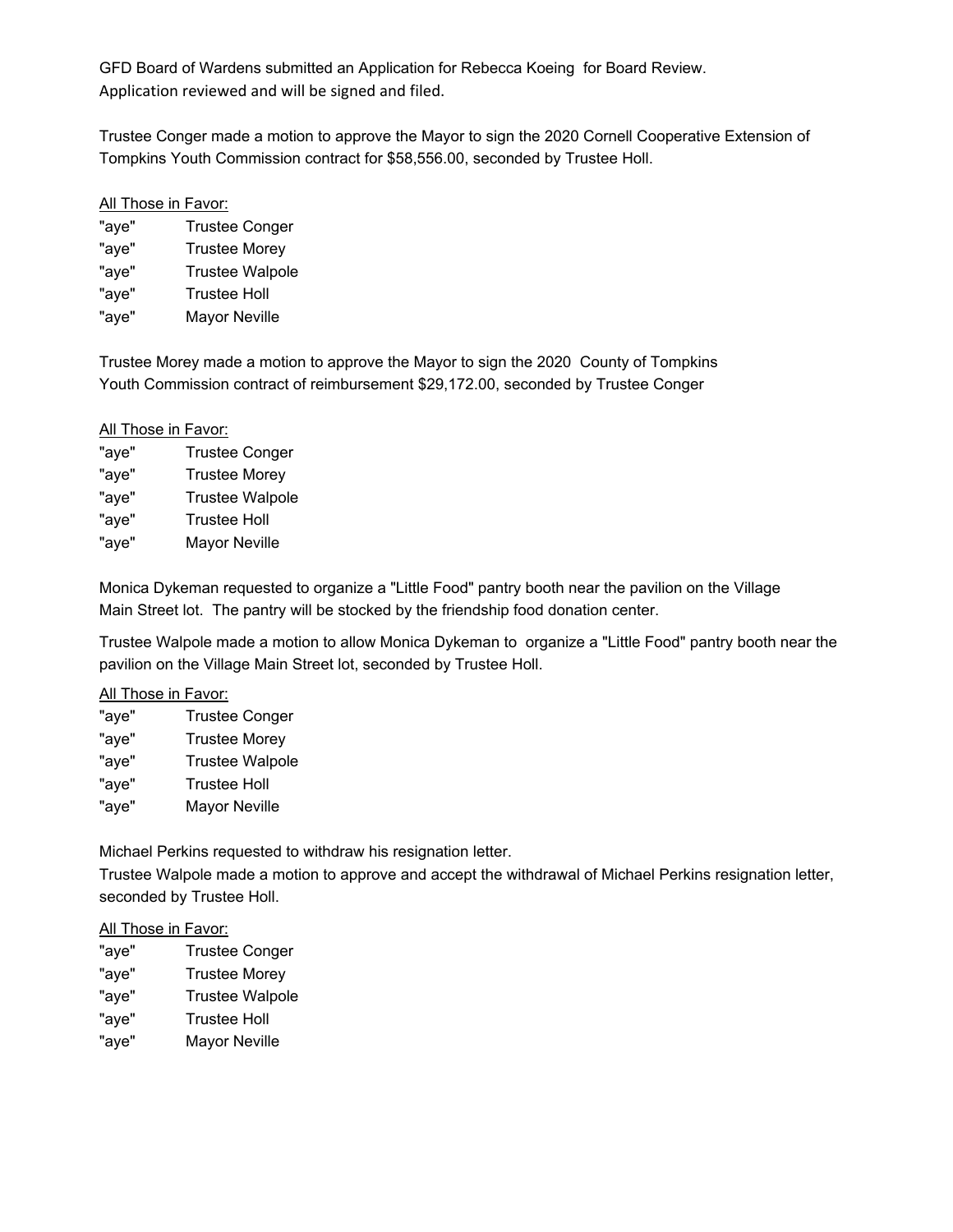Discussion of suspension of sick time usage until the next regular Village Board Meeting on May 18, 2020 due to COVID-19

Trustee Conger made a motion to suspend the use of sick time until the next Board meeting on May 18, 2020, seconded by Trustee Morey.

#### All Those in Favor:

- "aye" Trustee Conger
- "aye" Trustee Morey
- "aye" Trustee Walpole
- "aye" Trustee Holl
- "aye" Mayor Neville

Resolution to suspend Water and Sewer late fees during the COVID-19 crisis.

Clerk Niswender - read the resolution:

Resolution to suspend Water and Sewer late fees during the COVID-19 crisis.

WHEREAS, the Village of Groton is aware of the financial burdens related to the COVID-19 crisis.

NOW, THEREFORE BE IT RESOLVED, that the Groton Village Board supports and authorizes the suspension of late fees during the COVID-19 crisis.

Trustee Morey made a motion to adopt the resolution to suspend Water and Sewer late fees during the COVID-19 crisis, seconded by Trustee Walpole.

# All Those in Favor:

| "aye" | <b>Trustee Conger</b>  |
|-------|------------------------|
| "aye" | <b>Trustee Morey</b>   |
| "aye" | <b>Trustee Walpole</b> |
| "aye" | <b>Trustee Holl</b>    |
| "aye" | <b>Mayor Neville</b>   |

Administrator Rankin has been looking at a possible grant project to help local business effected by Covid-19.

Trustee Morey made a motion to allow Administrator Rankin to continue the process and create a grant project to help local business effected by Covid-19, seconded by Trustee Holl.

### All Those in Favor:

| "aye" | <b>Trustee Conger</b>  |
|-------|------------------------|
| "aye" | <b>Trustee Morey</b>   |
| "aye" | <b>Trustee Walpole</b> |
| "aye" | <b>Trustee Holl</b>    |
| "aye" | <b>Mayor Neville</b>   |